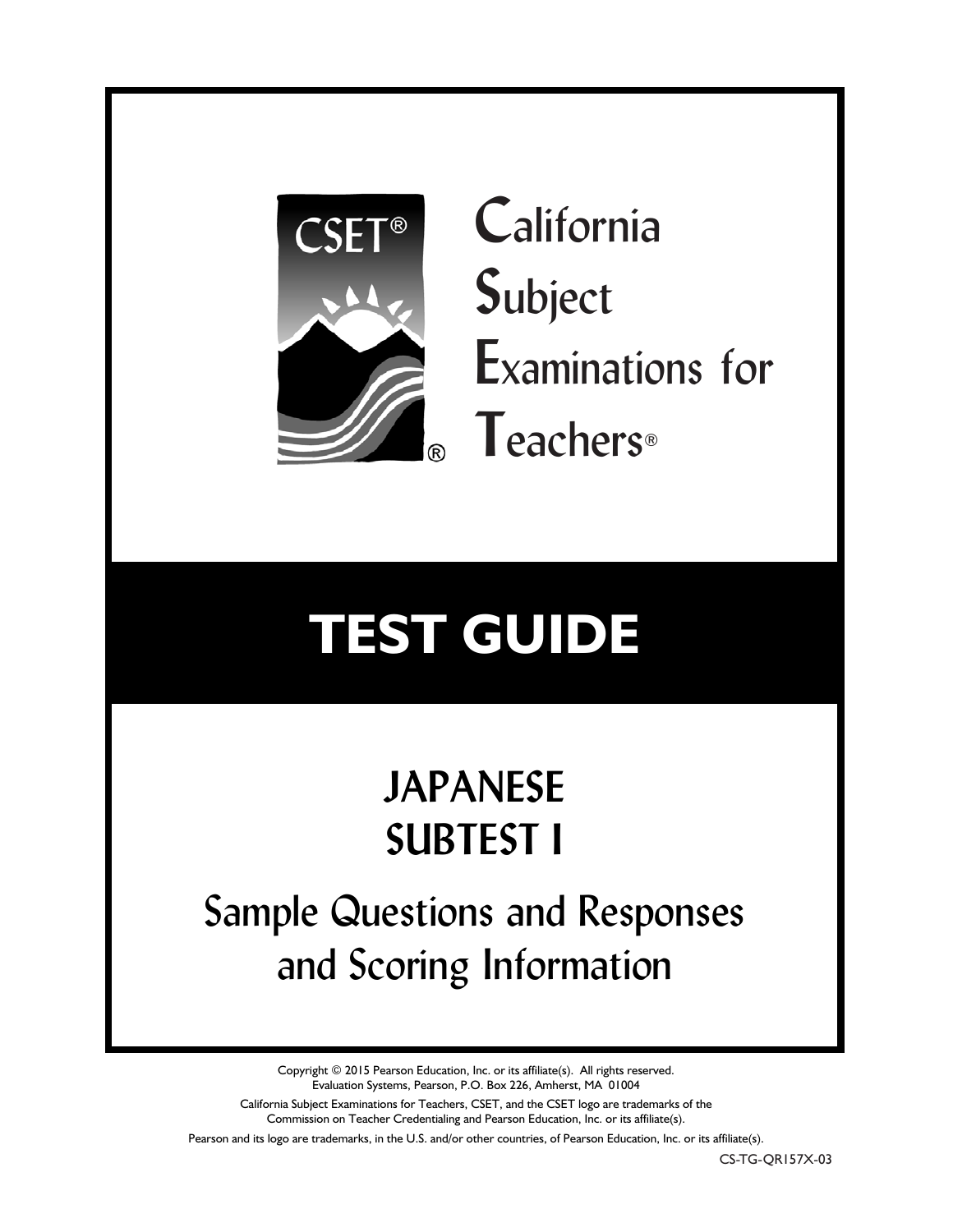## **Sample Test Questions for CSET: Japanese Subtest I**

Below is a set of multiple-choice questions and constructed-response questions that are similar to the questions you will see on Subtest I of CSET: Japanese. You are encouraged to respond to the questions without looking at the responses provided in the next section. Record your responses on a sheet of paper and compare them with the provided responses.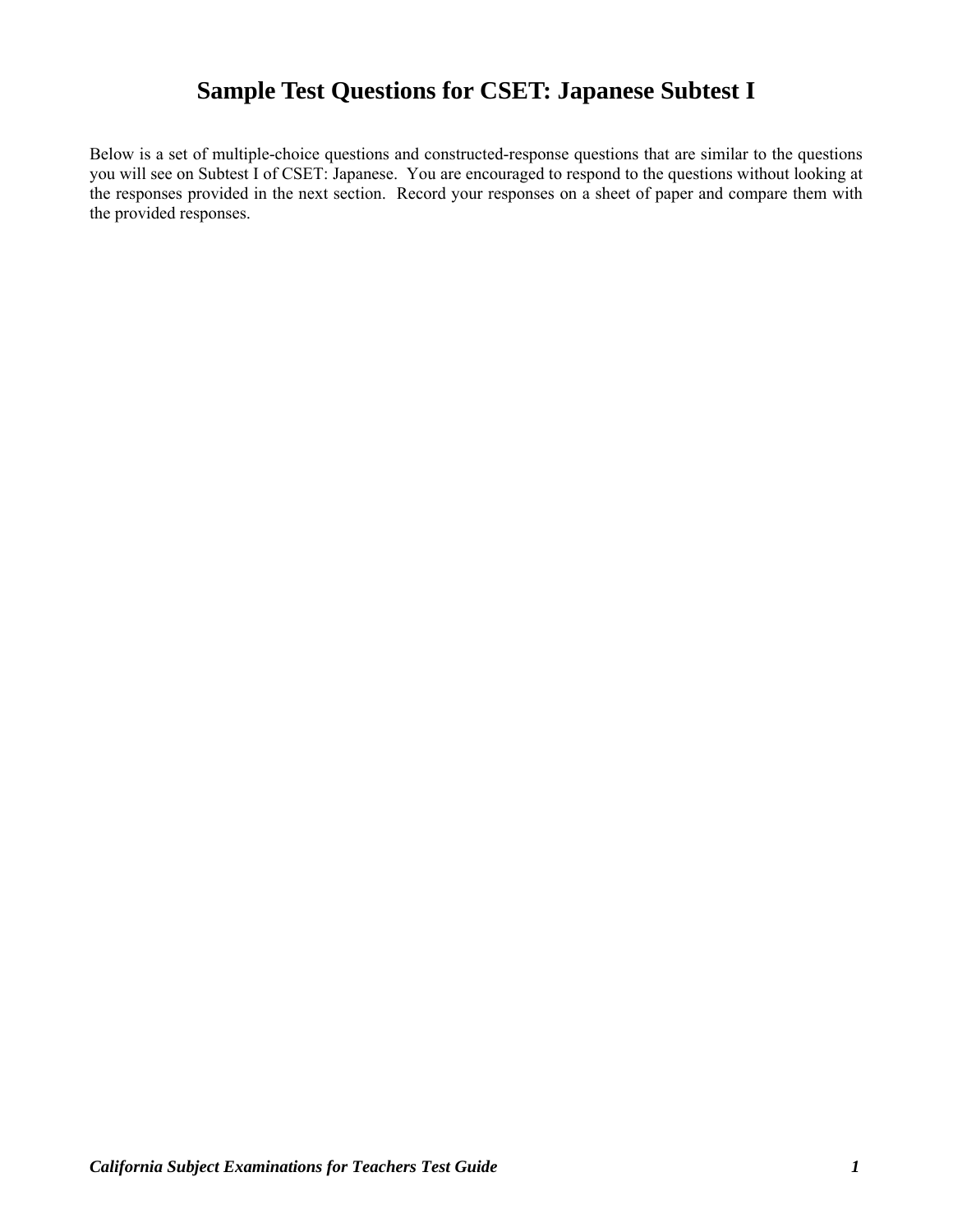#### **General Directions**

This test consists of two sections: (1) a multiple-choice question section and (2) a constructed-response assignment section. Each question in the first section is a multiple-choice question with four answer choices. Read each question and answer choice carefully and choose the ONE best answer.

Try to answer all questions. In general, if you have some knowledge about a question, it is better to try to answer it. You will not be penalized for guessing.

The second section contains one or more constructed-response assignments. You will be asked to provide a written response to each assignment. Directions for the constructed-response assignment(s) appear immediately before the assignment(s).

You may work on the multiple-choice questions and the constructed-response assignment(s) in any order that you choose. Be sure to allocate your time carefully so you are able to complete the entire test within the testing session. You may go back and review your answers at any time during the testing session.

You may NOT use any type of calculator or reference materials during the testing session.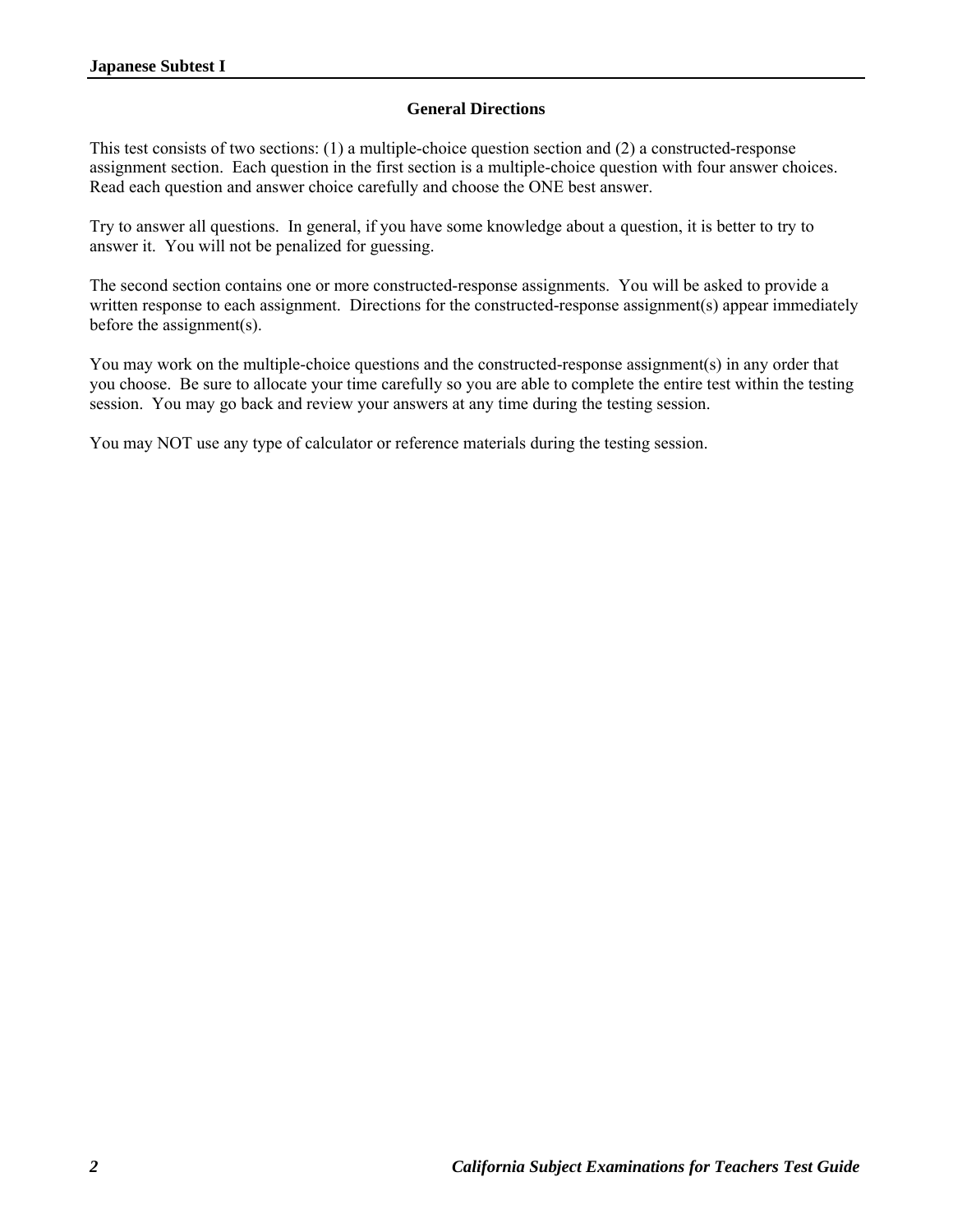- 1. In the genetic classification of languages, languages are classified according to:
	- A. geographical relationships between language populations.
	- B. standard ordering of the basic units of speech (subject, verb, object).
	- C. shared development from an earlier common language.
	- D. overlapping semantic categories of words.
- 2. A nonnative speaker who pronounces the Japanese words for *aunt* and *grandmother* in the same way is failing to:
	- A. use the proper accent pattern.
	- B. use the correct tongue position for pronunciation.
	- C. distinguish two different intonation patterns.
	- D. distinguish between a long and a short vowel sound.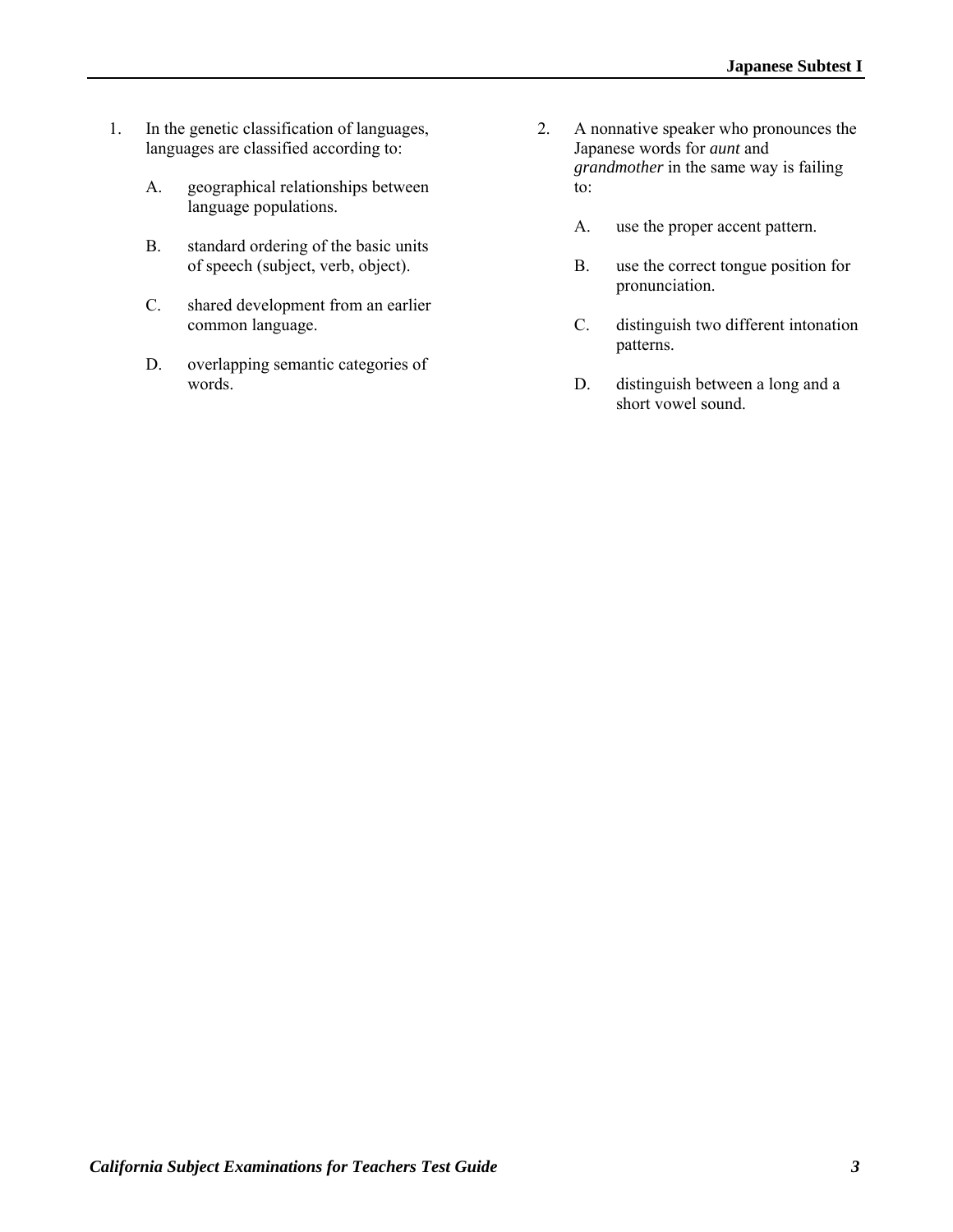- 3. The *-te* form of a verb, when used at the end of a sentence, would mean that the speaker is:
	- A. giving a suggestion.
	- B. making a request.
	- C. asking for permission.
	- D. offering an apology.
- 4. The first five characters of katakana in the Gojū-on chart correspond to:
	- A. the first five letters of the English alphabet.
	- B. the first five consonants of the English alphabet.
	- C. the five major English vowels.
	- D. the five short vowel sounds in English.
- 5. Traditionally, the *-sama* suffix in Japanese would be used when:
	- A. talking about oneself to the president of one's own company.
	- B. talking to a senior manager about a customer.
	- C. talking about an office colleague to someone outside the company.
	- D. talking to a new acquaintance about one's parents or siblings.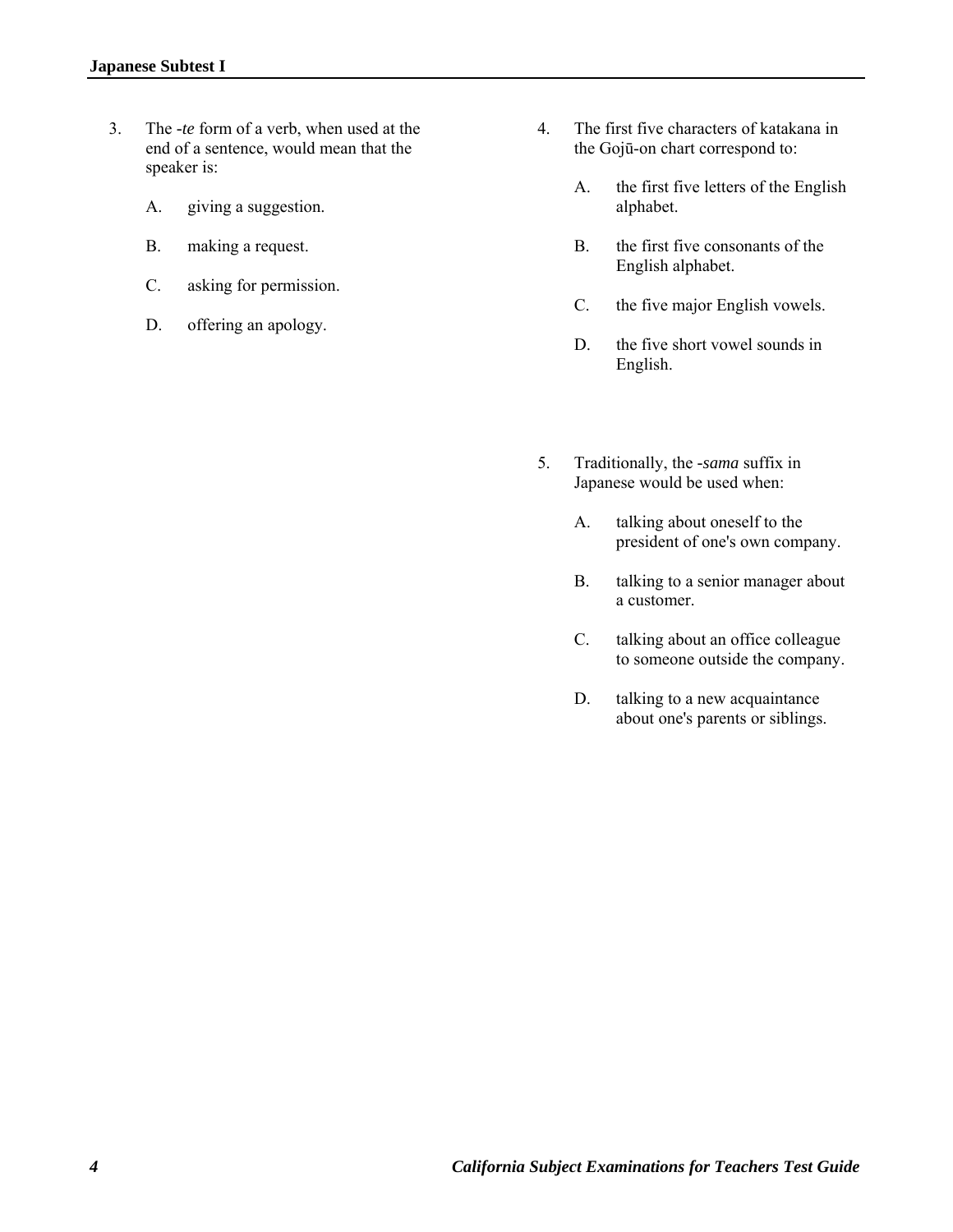#### **CONSTRUCTED-RESPONSE ASSIGNMENT DIRECTIONS: ASSIGNMENTS 6 & 7**

For **Assignments 6 & 7**, you are to prepare a written response for each exercise in Parts I and II. Directions are provided before each part.

Write your responses to the exercises on the Response Sheets provided to you. Before you continue, please do the following:

- 1. Label one (1) response sheet "Part I"
- 2. Label one (1) response sheet "Part II"

Read the assignment carefully before you begin your responses. Think about how you will organize your responses. You may use the erasable notebooklet to make notes, write an outline, or otherwise prepare your responses. **However, your final responses must be scanned using the scanner provided at your workstation.** 

#### **Instructions for scanning your Response Sheets are available by clicking the "Scanning Help" button at the top of the screen.**

#### **Be sure to write your response to each part on the correct Response Sheet.**

Your responses to the exercises will be evaluated on the basis of the following criteria.

• **SUBJECT MATTER KNOWLEDGE:** the application of accurate subject matter knowledge as described in the relevant CSET subject matter requirements

#### *Assignments 6 &7: Relevant Subject Matter Requirements*

- Demonstrate an understanding of the morphology of the target language.
- Demonstrate an understanding of the syntax of the target language.
- Demonstrate an understanding of the semantics of the target language.
- Identify, analyze, and correct grammatical and mechanical errors in the target language.

The assignments are intended to assess subject matter knowledge and skills, not writing ability. Your responses, however, must be communicated clearly enough to permit a valid judgment of your knowledge and skills. Your responses should be written for an audience of educators in the field.

Your responses should be your original work, written in your own words, and not copied or paraphrased from some other work. Please write legibly when using the response sheets. You may not use any reference materials during the testing session. Remember to review your work and make any changes you think will improve your responses.

Any time spent responding to these exercises, including scanning the response sheets, is part of your testing time. Monitor your time carefully. When your testing time expires, a pop-up message will appear on-screen indicating the conclusion of your test session. Only response sheets that are scanned before you end your test or before time has expired will be scored. Any response sheet that is not scanned before testing ends will NOT be scored.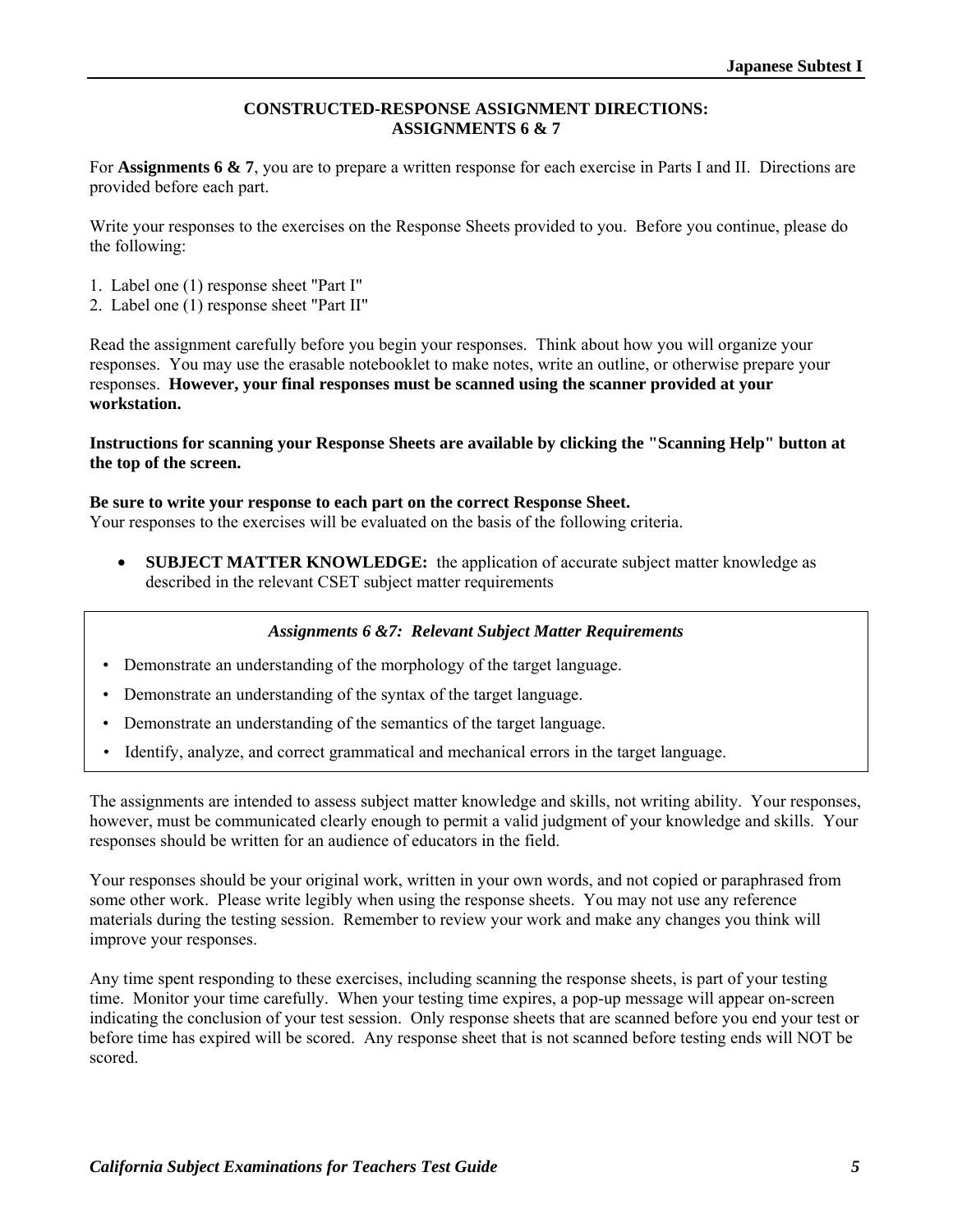- 6. **Rewrite each sentence below, transforming it according to the directions given. Your responses must be written in Japanese.**
	- **A. Rewrite the following sentence as a request for permission.**

この映画を見ます。

**B. Rewrite the following sentence, expressing a negative request.** 

ここで写真をとってはいけません。

**C. Rewrite the following sentence in the active voice.** 

ウェィトレスに注文を聞かれました。

**D. Combine the following sentences into a single sentence, transforming one of the original sentences into a modifying clause. Be sure to make all changes necessary for consistency and correctness.** 

私は車を運転しています。

その車は赤い色です。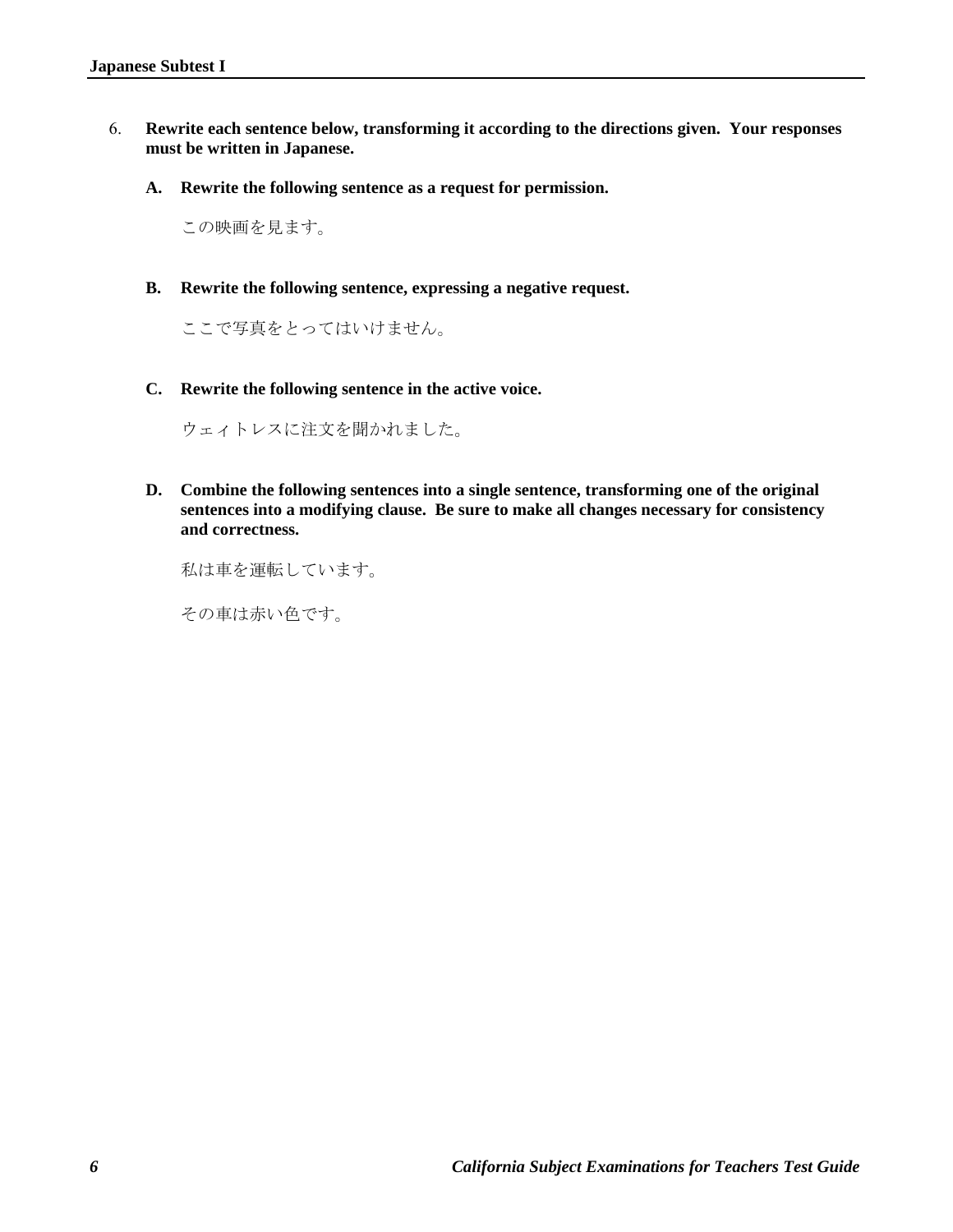- 7. **Rewrite each sentence below, correcting the error in each sentence and providing a rationale (explanation) for each correction. Be sure that the corrected sentences retain the meaning of the original sentences. Your rewritten sentences must be written in Japanese. Your rationales may be written in either Japanese or English.** 
	- **A.** 私の母はそちらにいらっしゃいますか。
	- **B.** 昨日のコンサートは長いかったけど、すてきでしたね。
	- **C.** 前にすんでいた家は広かったし、きれかったです。
	- **D.** 暑いのでクーラーをついてください。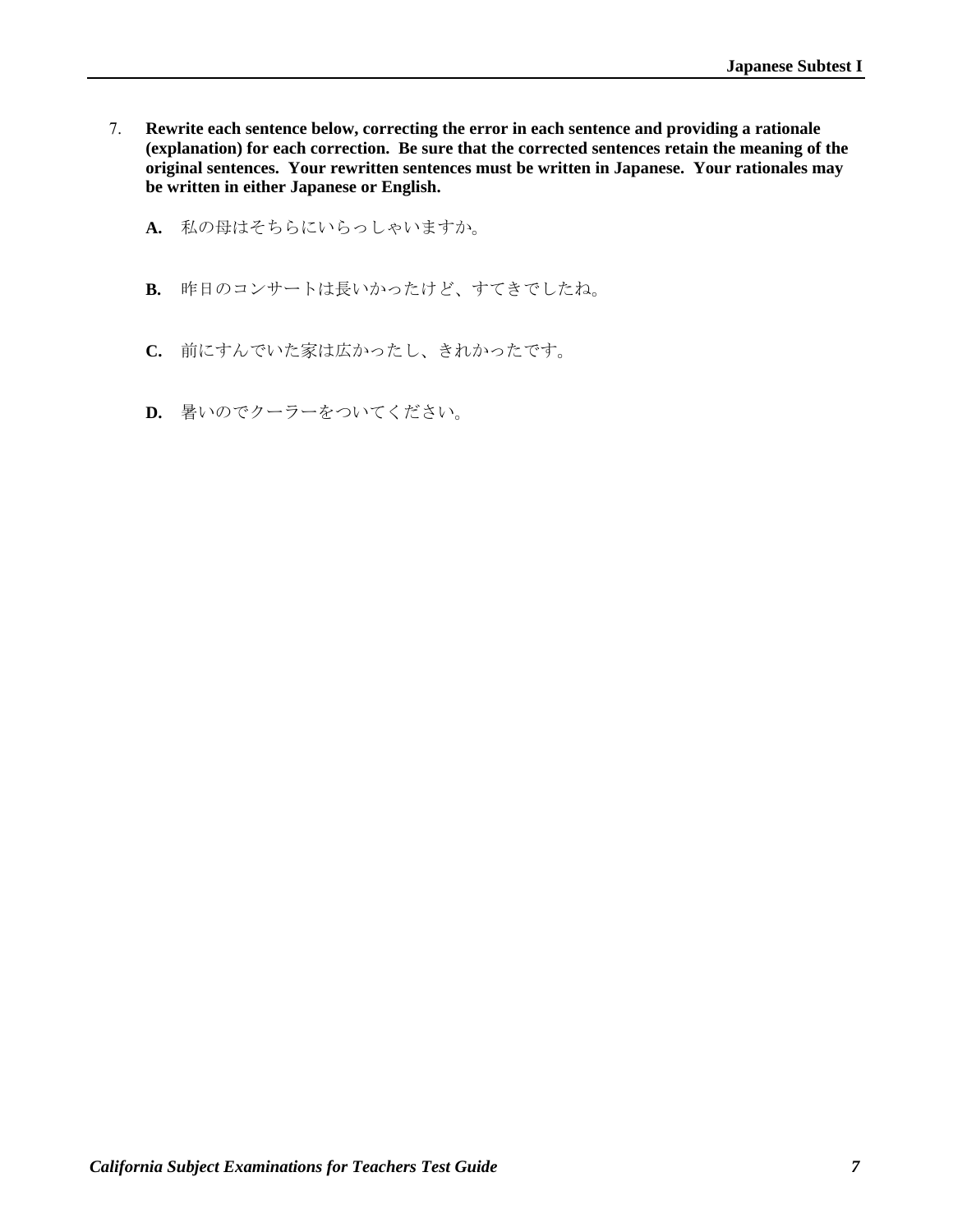#### **CONSTRUCTED-RESPONSE ASSIGNMENT DIRECTIONS: ASSIGNMENTS 8 AND 9**

For each constructed-response assignment in this section, you are to prepare a written response of approximately, but not limited to, 75–150 words on the assigned topic. The assignments can be found beginning on the next screen.

Read each assignment carefully before you begin your responses. Think about how you will organize your responses. You may use the erasable notebooklet to make notes, write an outline, or otherwise prepare your responses. **However, your final responses must be either typed into the on-screen response box(es) or written on the response sheet(s) and scanned using the scanner provided at your workstation.**

#### **Instructions for scanning your response sheet(s) are available by clicking the "Scanning Help" button at the top of the screen.**

Your responses will be evaluated based on the following criteria.

**PURPOSE:** the extent to which the response addresses the constructed-response assignment's charge in relation to relevant CSET subject matter requirements

**SUBJECT MATTER KNOWLEDGE:** the application of accurate subject matter knowledge as described in the relevant CSET subject matter requirements

**SUPPORT:** the appropriateness and quality of the supporting evidence in relation to relevant CSET subject matter requirements

#### *Assignment 8: Relevant Subject Matter Requirements*

- Demonstrate an understanding of pragmatic and sociolinguistic features of target-language discourse.
- Demonstrate an understanding of the origins and social implications of accentual and dialectal differences within the target language.
- Describe the differences among the varieties of the target language and the factors that account for these differences.

#### *Assignment 9: Relevant Subject Matter Requirements*

- Demonstrate an understanding of the nature, purposes, and uses of language.
- Demonstrate an understanding of the development of language and the significance of language change, including the variations that occur within the contexts of time, place, age, gender, and situation.
- Demonstrate an understanding of the principles of pragmatics, discourse analysis, and the theory of speech acts.
- Demonstrate an understanding of theories of language acquisition and learning.

The assignments are intended to assess subject matter knowledge and skills, not writing ability. Your responses, however, must be communicated clearly enough to permit a valid judgment of your knowledge and skills. Your responses should be written for an audience of educators in the field and may be written in the target language or English.

Your responses should be your original work, written in your own words, and not copied or paraphrased from some other work. Please write legibly when using response sheets. You may not use any reference materials during the test. Remember to review your work and make any changes you think will improve your responses.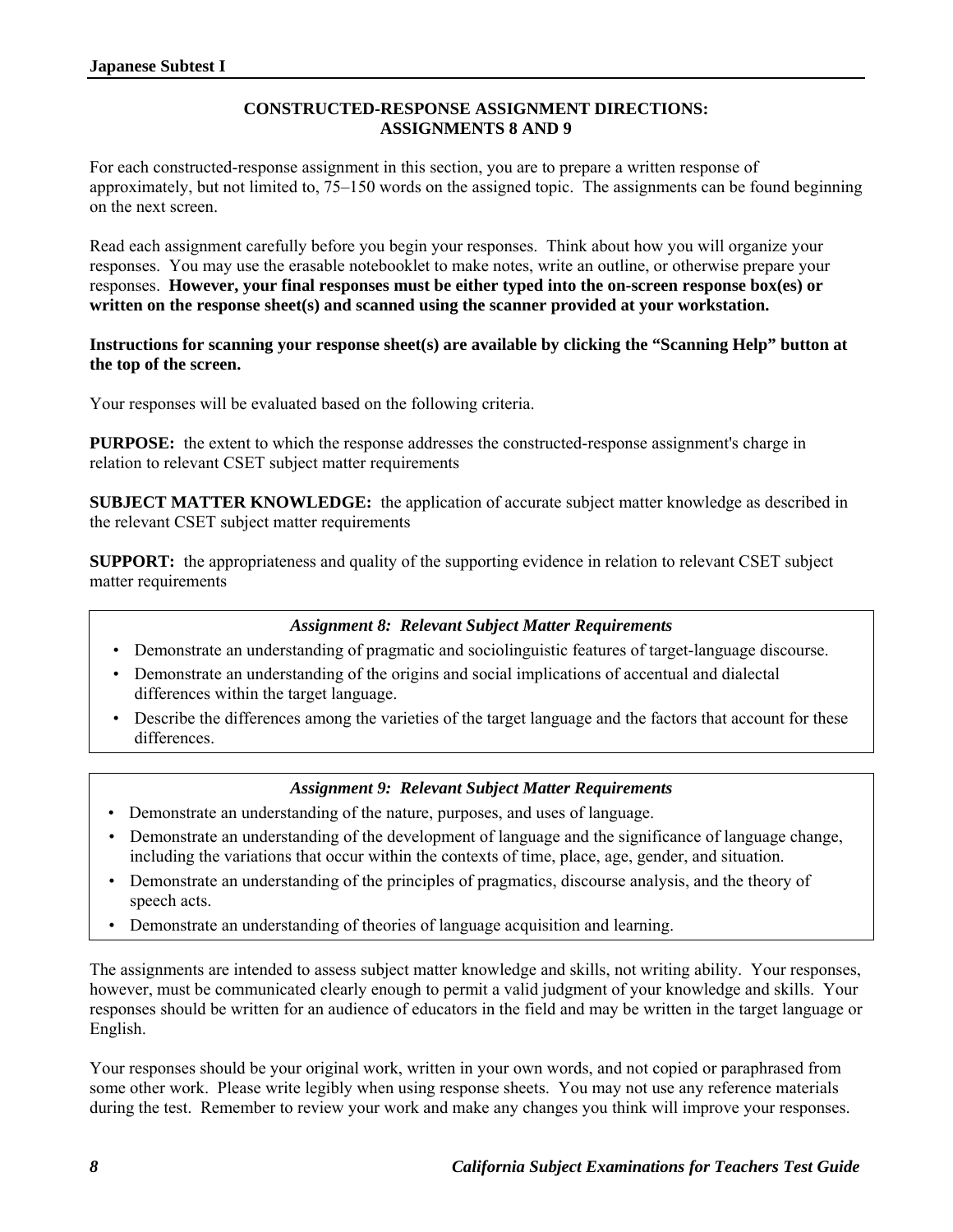Any time spent responding to the assignments, including scanning the response sheet(s), is part of your testing time. Monitor your time carefully. When your testing time expires, a pop-up message will appear on-screen indicating the conclusion of your test session. Only response sheets that are scanned before you end your test or before time has expired will be scored. Any response sheet that is not scanned before testing ends will NOT be scored.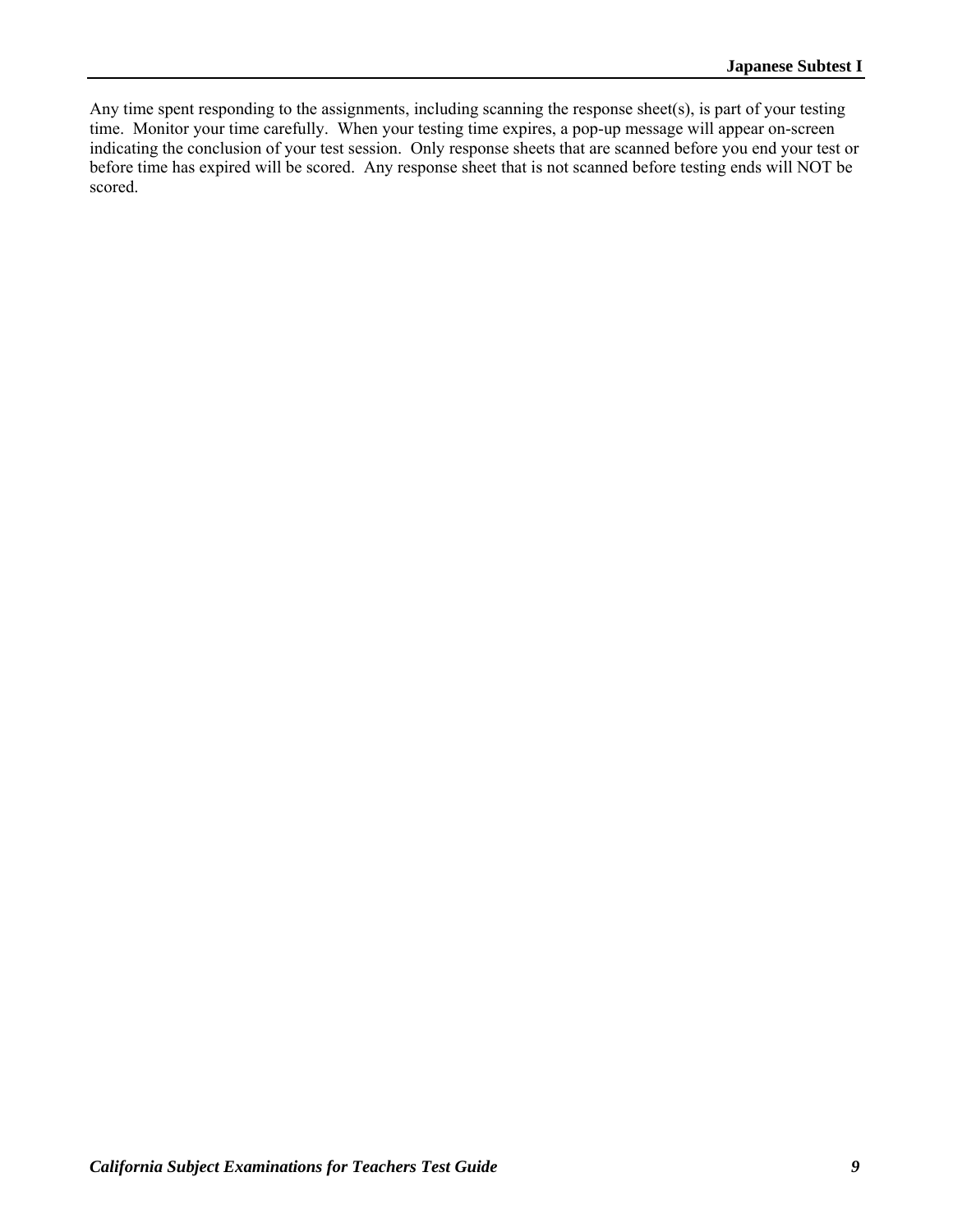#### 8. **Use the information below to complete the exercise that follows.**

Mr. Kameyama, a young man in Japan, has just reported for work on the first day of his new job. He is waiting to talk to his new boss, Ms. Mizutani, about his work assignments and various office procedures. He also has a number of questions he wishes to ask his boss.

Write a response, in either Japanese or English, in which you:

- identify the sociolinguistic factors (e.g., age, gender, experience) that would influence a conversation between Mr. Kameyama and Ms. Mizutani; and
- discuss how these factors would likely affect such a conversation.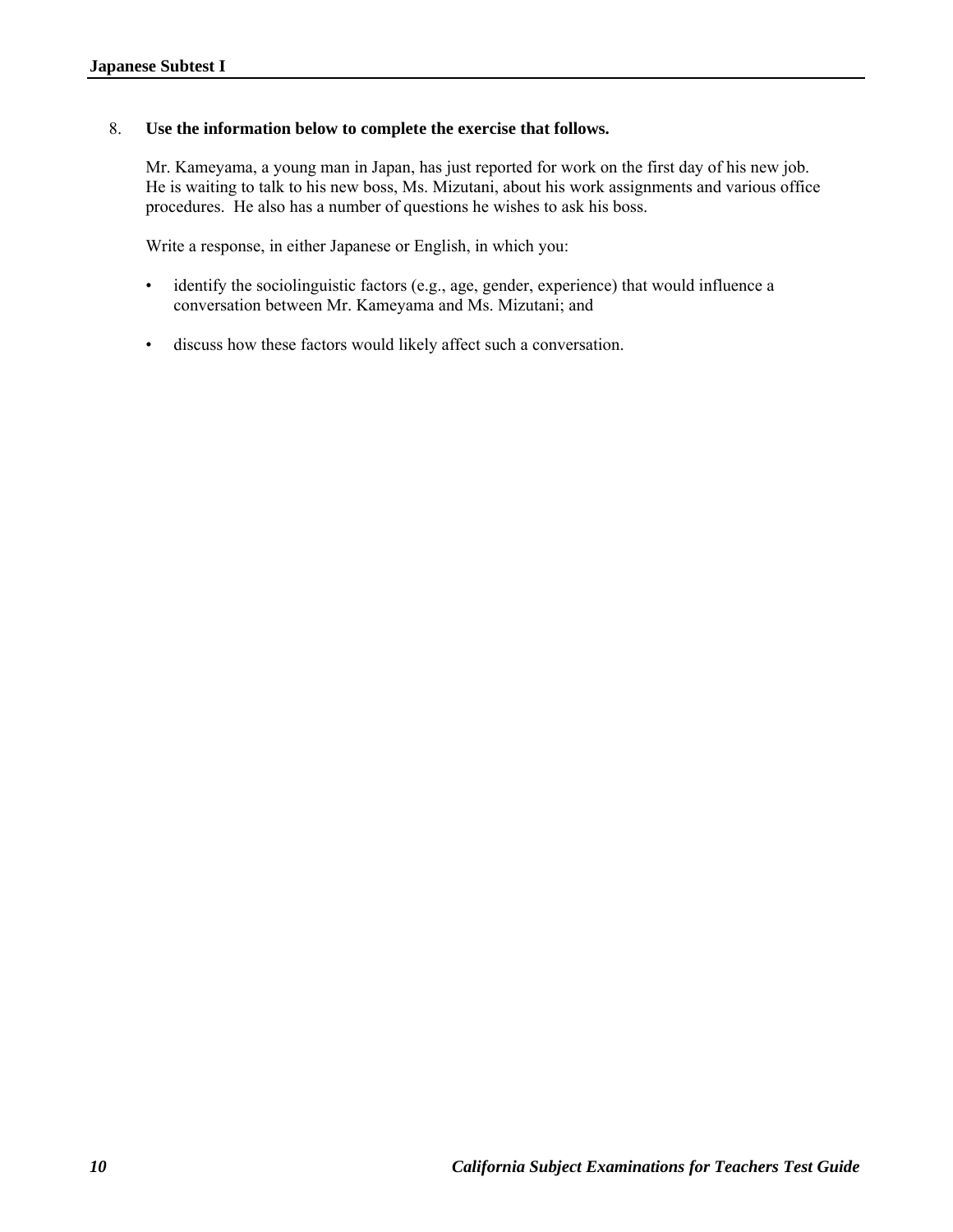#### 9. **Complete the exercise that follows.**

The study of morphology is an important part of the study of language. Using your knowledge of linguistics, write a response, in either Japanese or English, in which you:

- define morphology; and
- explain two central concepts of morphology (e.g., morpheme, affix, inflectional vs. derivational morpheme, free vs. bound morpheme, root, stem, allomorph, back formation).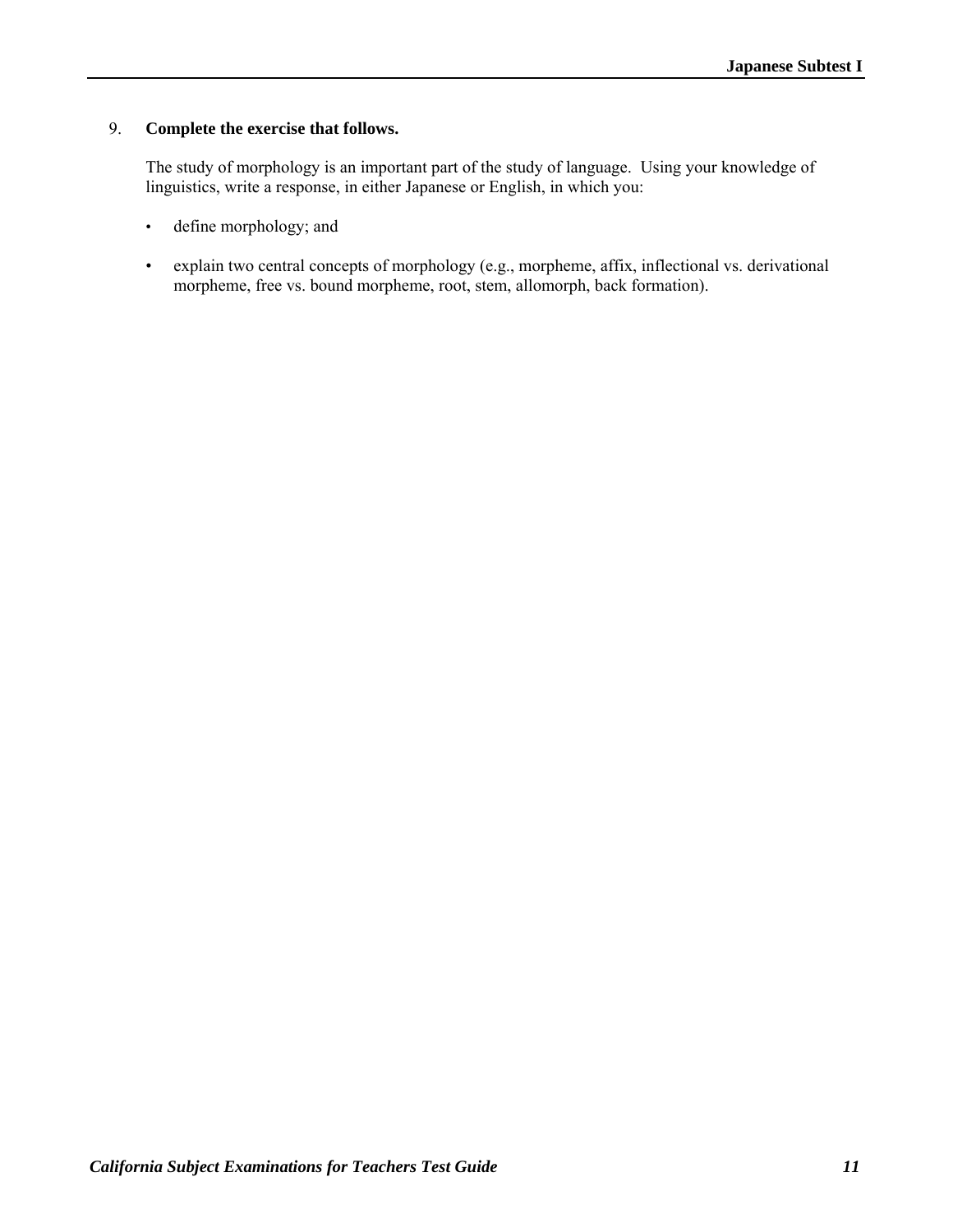## **Annotated Responses to Sample Multiple-Choice Questions for CSET: Japanese Subtest I**

## **General Linguistics**

 1. **Correct Response: C.** (SMR Code: 1.1) The genetic classification of languages assumes that certain languages are related because they have evolved from a common ancestral language; for example, French and Spanish are classified as Romance languages because they can be traced back to a form of Latin used in the Roman Empire. Sometimes, though, the shared ancestral language is not as easily identifiable, and then the genetic classification is based on hypothetical reconstructions of the earlier forms of languages.

## **Linguistics of the Target Language**

- 2. **Correct Response: D.** (SMR Code: 2.1) In Japanese, the word for *aunt* (おばさん) is pronounced *obasan*, and the word for *grandmother* (おばあさん [おばーさん]) is pronounced *obaasan*. The difference between the two spoken words is that the word for *aunt* has a short vowel sound, while the word for *grandmother* has a long vowel sound. Therefore, a speaker who pronounces the Japanese words for *aunt* and *grandmother* in the same way is failing to distinguish between a long and a short vowel sound.
- 3. **Correct Response: B.** (SMR Code: 2.1) In Japanese, using the *-te* form of a verb at the end of a sentence indicates that a speaker is asking someone to do something. For example, the verb *taberu* means *to eat*, while *tabete* means *please eat*.
- 4. **Correct Response: C.** (SMR Code: 2.3) The first five characters of katakana in the "Gojū-on" chart are あいうえお, or A, I, U, E, and O, which are the five major English vowels.
- 5. **Correct Response: B.** (SMR Code: 2.4) The *-sama* suffix is generally placed after a person's name to show respect. This suffix is used when referring to someone outside one's own "circle" (e.g., outside one's family or one's company). Of the options given, only option B, talking to a senior manager about a customer, meets these criteria.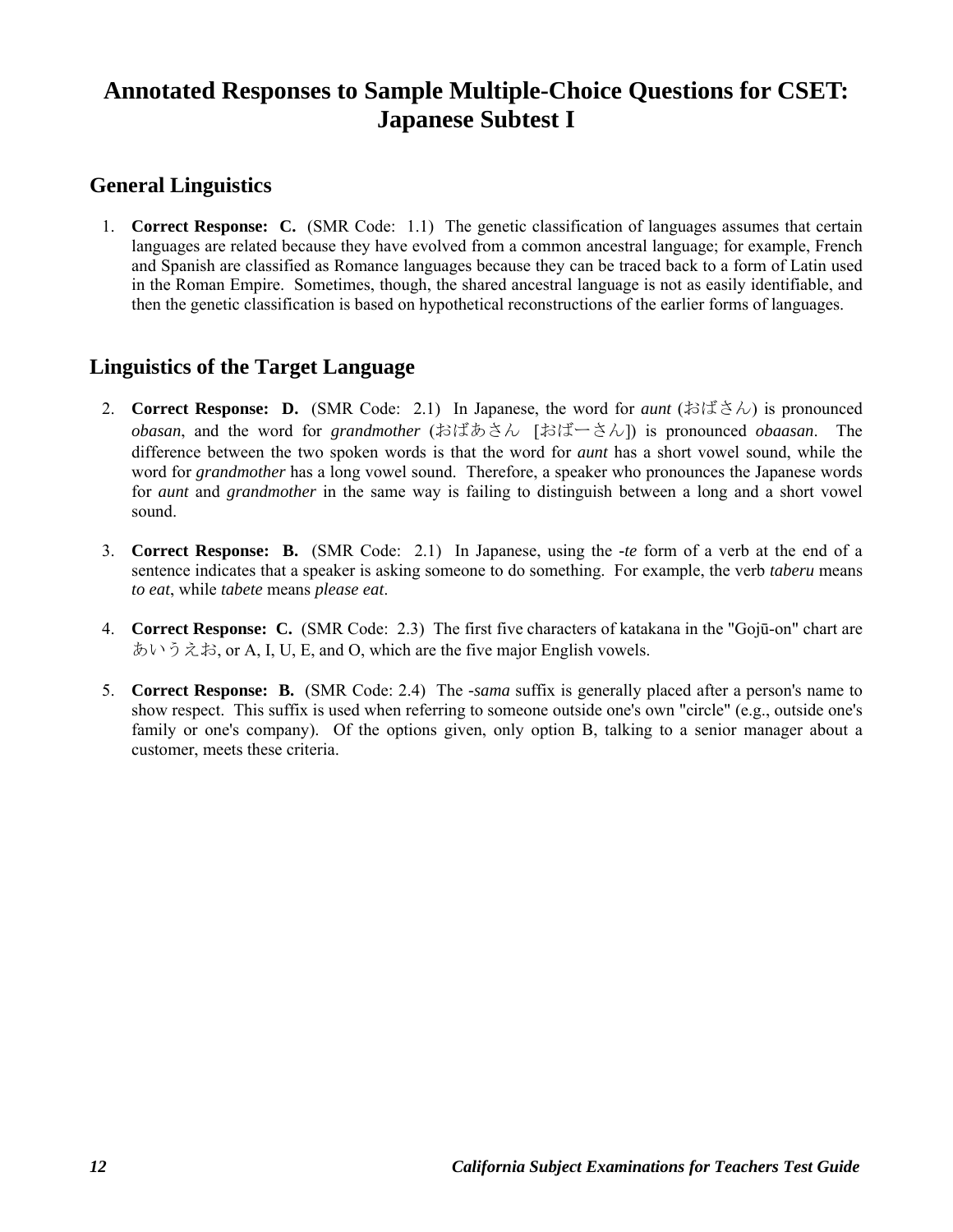## **Examples of Strong Responses to Sample Constructed-Response Questions for CSET: Japanese Subtest I**

## **Linguistics of the Target Language**

#### **Question #6 (Score Point 3 Response)**

- A. この映画を見てもいいですか。
- B. ここで写真をとってはいけませんか。
- C. ウェートレスは注文を聞きました。
- D. 私は赤い車を運転しています。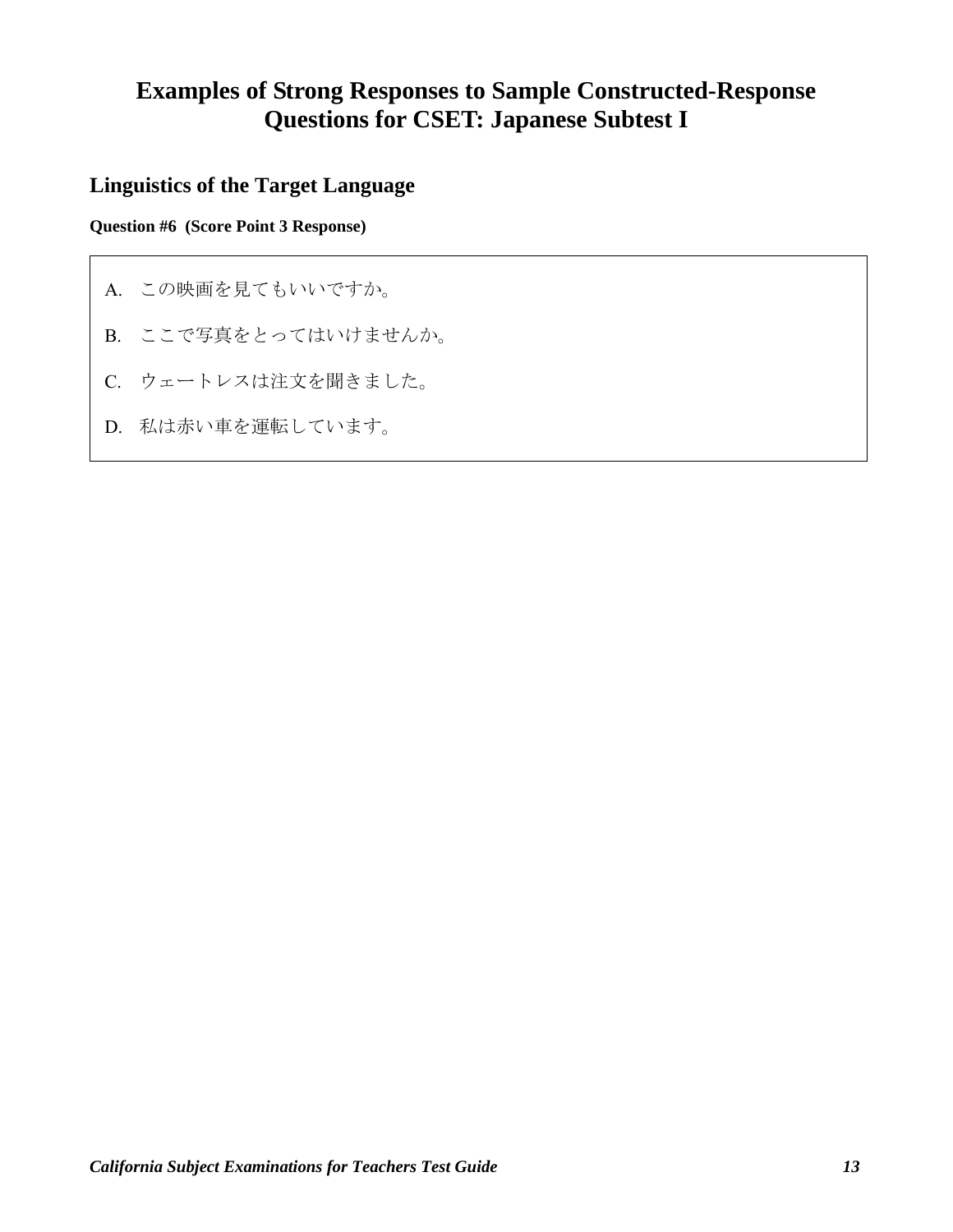#### **Question #7 (Score Point 3 Response)**

#### A. 私の母はそちらにおりますか。

#### **Rationale:**

「母」という存在は身内で「あるので」、この場合は尊敬語を使う必要はない。その ため、身内の格を下げて言う謙譲語、つまりこの場合は「おりますか」を使うのが適 当であるう。

B. 昨日のコンサートは長かったけど、すてきでしたね。

#### **Rationale:**

「長い」という単語、また、大体の動詞の語尾が「い」である場合その後に抜の音 「つ」が続く場合、「長かった」とするのが良い。

C. 前にすんでいた家は広かったし、きれいでした。

#### **Rationale:**

「きれい」は形容詞なので、動詞のように時制によって変化させる必要はない。変わり に、「です」を過去形にする必要があるので、「でした」とするのが適当。

D. 暑いのでクーラーをつけて下さい。

#### **Rationale:**

「ついて」は自動詞であるが、クーラーは無生物主語であるため、「つける」の他動詞 を使うべきである。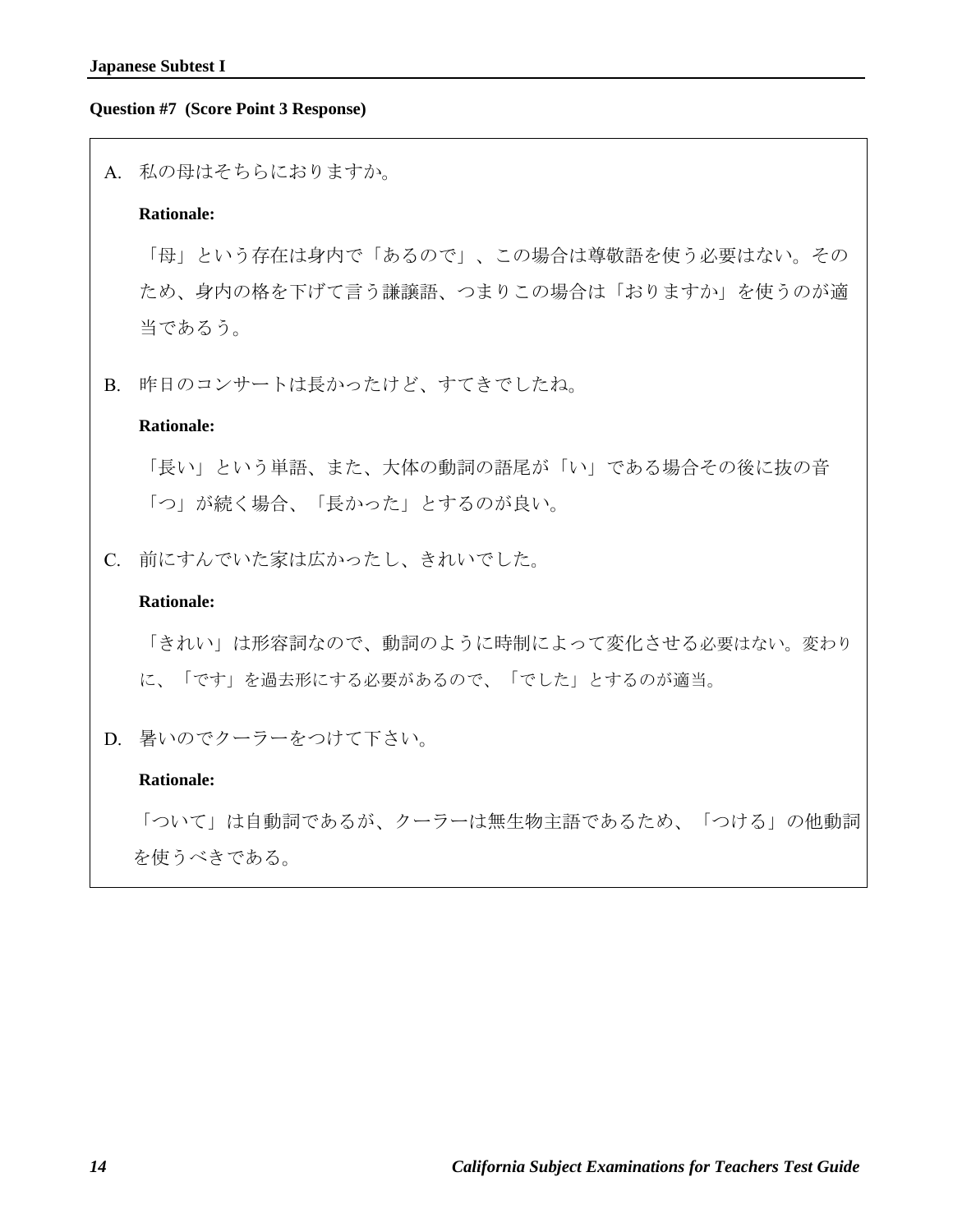#### **Question #8 (Score Point 3 Response)**

まず初めに,カメヤマさんは部下であり、ミズタニさんは彼の上司であるという、社 会的立場から、彼が尊敬語を用いて彼女に接する必要があるというのは明らかである。

また、彼が多くの質問を抱えていることから、用件を端的にまとめて話すべきであ ろう。

性別についてだが、現代社会では男女の地位の差ていうものは、以前に比べて格段に 減少してきているため、上司が女性であるからといって、また、部下が男性であるからと いて、尊敬語を男性が用いなければいけないということに変わりはないのである。

カメヤマさんが尊敬語を用いることによって、ミズタニさんは改く質問に応じてくれ るだろう。そうでなくても、カメヤマさんは、腰を低くしているべきである。

## **General Linguistics**

#### **Question #9 (Score Point 3 Response)**

Morphology is the study of the parts of words and how those parts combine. One central concept of morphology is the difference between a bound and a free morpheme; a bound morpheme cannot stand on its own, but a free morpheme can. Another central concept of morphology is the idea of an affix. An affix is a bound morpheme that gets attached to a word; it can be attached at the beginning or end of a root word. When it is attached to the beginning of the word, it is called a prefix, and when it is attached to the end of a word, it is called a suffix. The word unthinkable contains examples of free and bound morphemes and of affixes. It has a free morpheme (think) and two bound morphemes that are affixes (the prefix –un and the suffix –able).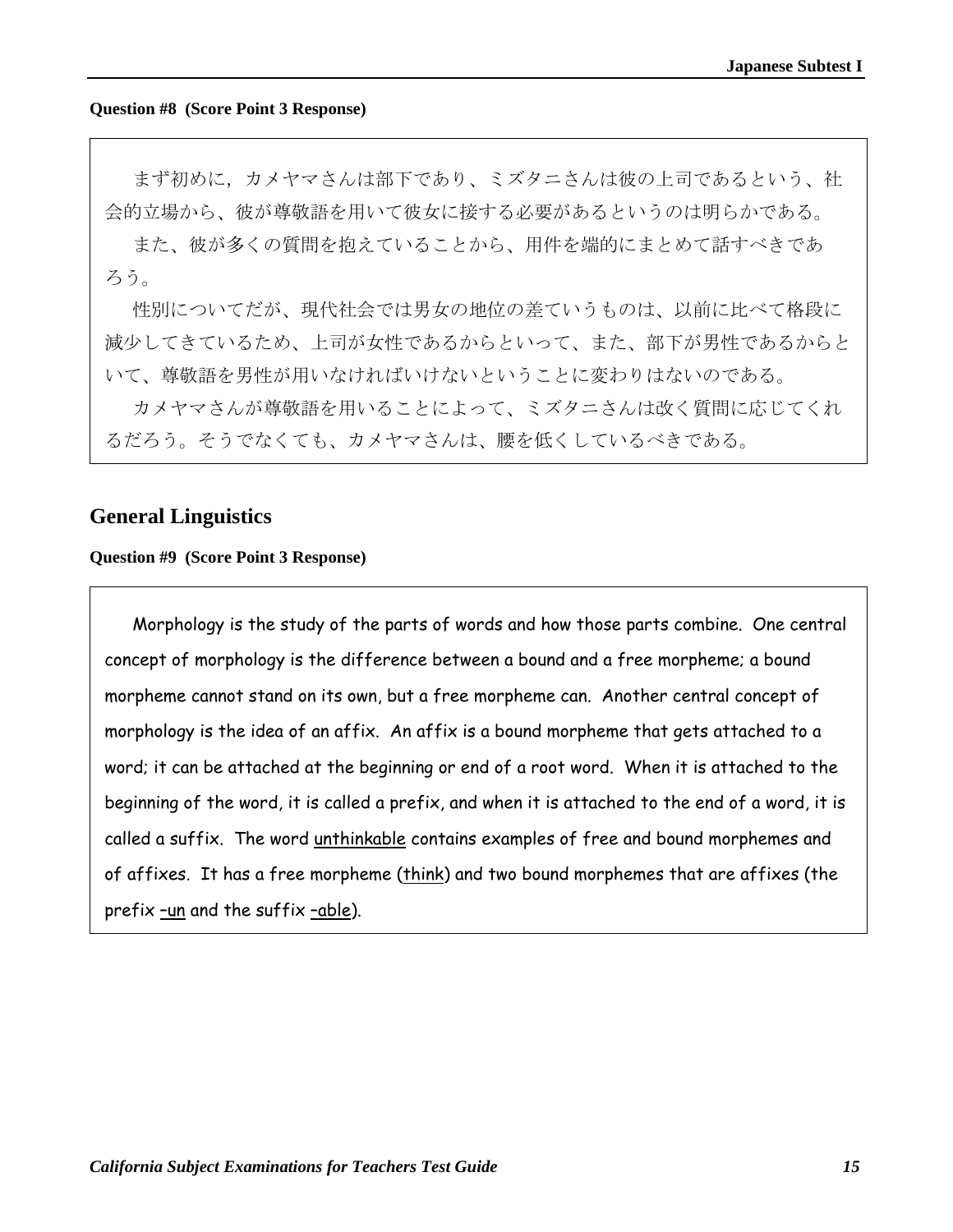## **Scoring Information for CSET: Japanese Subtest I**

Responses to the multiple-choice questions are scored electronically. Scores are based on the number of questions answered correctly. There is no penalty for guessing.

There are four constructed-response questions in Subtest I of CSET: Japanese. Each of these constructedresponse questions is designed so that a response can be completed within a short amount of time approximately 10–15 minutes. Responses to the Linguistics of the Target Language (Transformation and Error Analysis) constructed-response questions are scored by qualified California educators. Responses to the General Linguistics and remaining Linguistics of the Target Language constructed-response questions are scored by qualified California educators using focused holistic scoring. Scorers will judge the overall effectiveness of your responses while focusing on the performance characteristics that have been identified as important for this subtest (see below and pages 17 and 18). Each response will be assigned a score based on an approved scoring scale (see pages 17 and 18).

Your performance on the subtest will be evaluated against a standard determined by the Commission on Teacher Credentialing based on professional judgments and recommendations of California educators.

## **Performance Characteristics and Scoring Scales for CSET: Japanese Subtest I**

#### **A. LINGUISTICS OF THE TARGET LANGUAGE (TRANSFORMATION AND ERROR ANALYSIS)**

**Performance Characteristics.** The following performance characteristic will guide the scoring of responses to the Linguistics of the Target Language (Transformation and Error Analysis) constructed-response questions on CSET: Japanese Subtest I.

| <b>SUBJECT MATTER</b> | The application of accurate subject matter knowledge as described in the relevant |
|-----------------------|-----------------------------------------------------------------------------------|
| <b>KNOWLEDGE</b>      | <b>CSET</b> subject matter requirements.                                          |

#### *Relevant Subject Matter Requirements for Linguistics of the Target Language (Transformation and Error Analysis)*

- Demonstrate an understanding of the morphology of the target language.
- Demonstrate an understanding of the syntax of the target language.
- Demonstrate an understanding of the semantics of the target language.
- Identify, analyze, and correct grammatical and mechanical errors in the target language.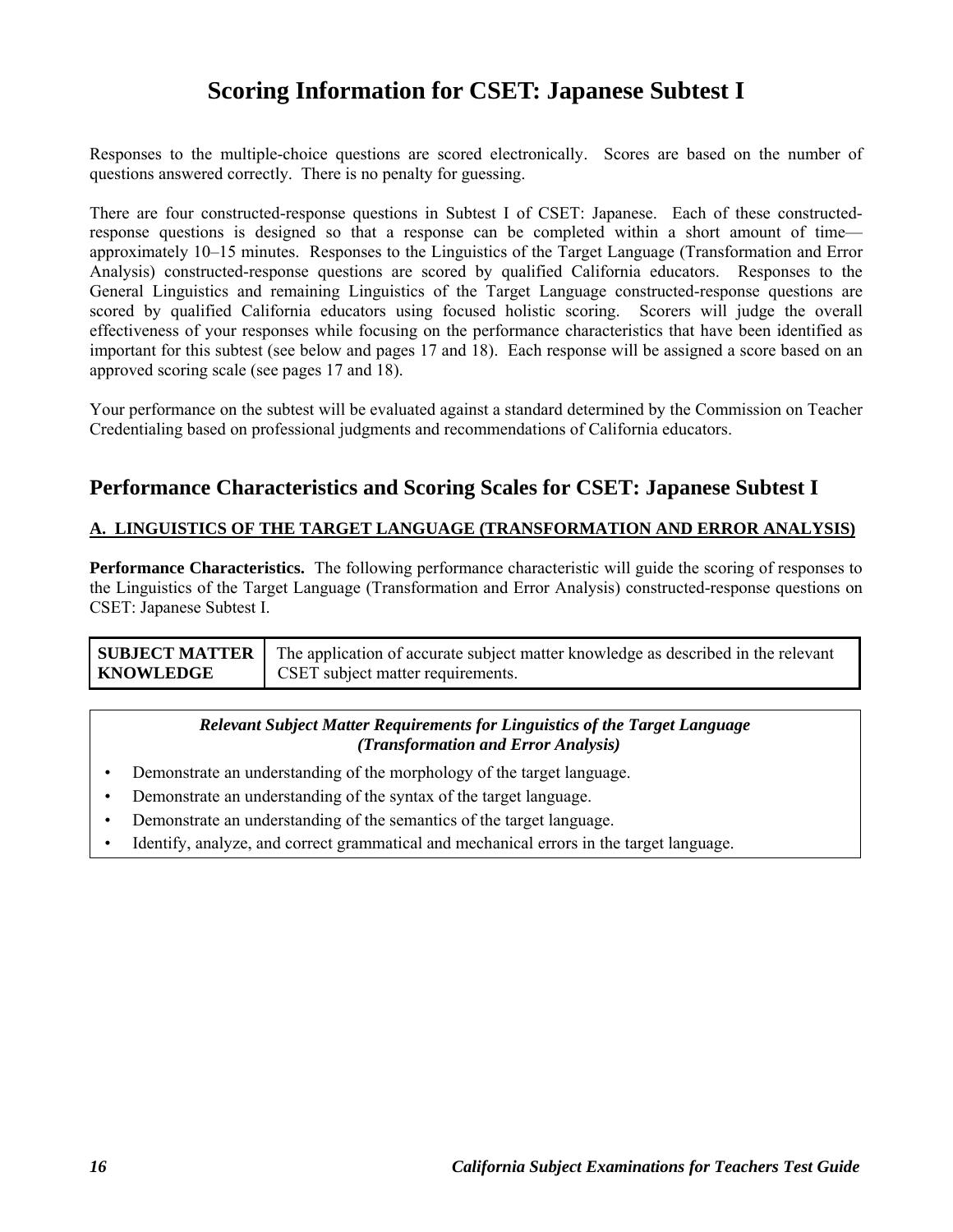#### **Transformation: Tasks 1–4**

For the four tasks, a "Correct" response is described by the following:

The candidate's response correctly transforms the sentence as instructed, i.e., the response follows all applicable grammatical rules of the target language and accurately supplies a transformed word, phrase, or clause construction as directed.

#### **Error Analysis: Tasks 5–12**

For the eight tasks, a "Correct" response is described by the following:

The candidate's response acceptably corrects the syntactic or linguistic error found in the sentence, i.e., the response has located and corrected the error of language structure found within the sentence and has retained the original meaning.

The candidate's response, i.e., the provided rationale, correctly states the syntactic or linguistic reason(s) for the correction of the identified error contained in the sentence.

**Scoring Scale.** Scores will be assigned to the Linguistics of the Target Language (Transformation and Error Analysis) constructed-response questions on CSET: Japanese Subtest I as a composite score according to the following scoring scale.

| <b>SCORE</b><br><b>POINT</b> | <b>SCORE POINT</b><br><b>DESCRIPTION</b> |
|------------------------------|------------------------------------------|
|                              | 10-12 tasks correct                      |
| 7.                           | 6–9 tasks correct                        |
|                              | 0–5 tasks correct                        |

#### **B. GENERAL LINGUISTICS AND REMAINING LINGUISTICS OF THE TARGET LANGUAGE**

**Performance Characteristics.** The following performance characteristics will guide the scoring of responses to the General Linguistics and remaining Linguistics of the Target Language constructed-response questions on CSET: Japanese Subtest I.

| <b>PURPOSE</b>                            | The extent to which the response addresses the constructed-response assignment's<br>charge in relation to relevant CSET subject matter requirements. |
|-------------------------------------------|------------------------------------------------------------------------------------------------------------------------------------------------------|
| <b>SUBJECT MATTER</b><br><b>KNOWLEDGE</b> | The application of accurate subject matter knowledge as described in the relevant<br>CSET subject matter requirements.                               |
| <b>SUPPORT</b>                            | The appropriateness and quality of the supporting evidence in relation to relevant<br>CSET subject matter requirements.                              |

#### *Relevant Subject Matter Requirements for General Linguistics*

- Demonstrate an understanding of the nature, purposes, and uses of language.
- Demonstrate an understanding of the development of language and the significance of language change, including the variations that occur within the contexts of time, place, age, gender, and situation.
- Demonstrate an understanding of the principles of pragmatics, discourse analysis, and the theory of speech acts.
- Demonstrate an understanding of theories of language acquisition and learning.